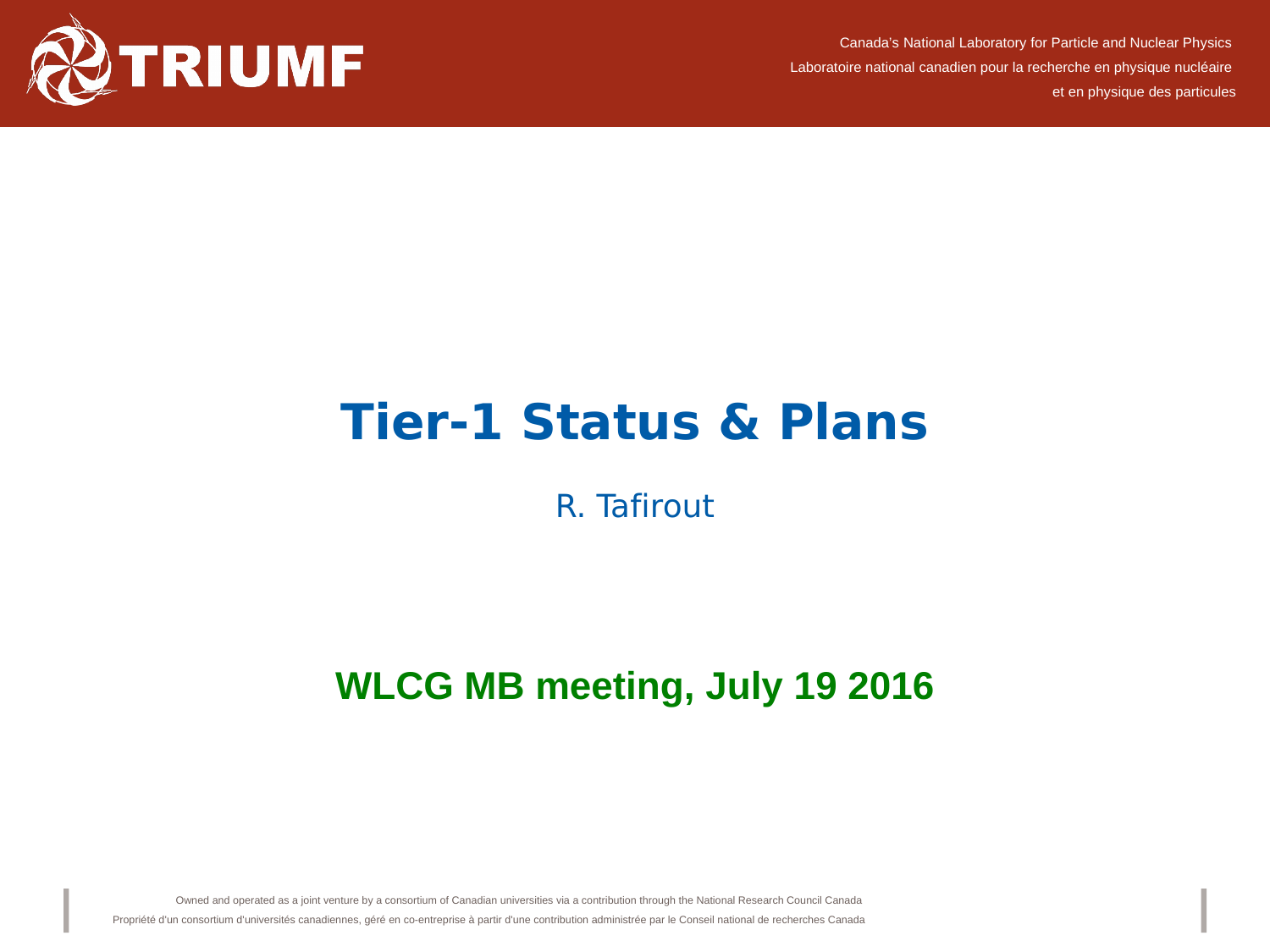

- Tier-1: *dedicated facility* located at TRIUMF
	- Managed and operated by ATLAS-Canada & TRIUMF (Simon Fraser University as lead institution).
- Tier-2's: *shared facilities* located at Compute Canada centres
	- National organization serving all research communities
	- Management structure and operations are more complex
	- $-$  Each  $\sim$ year, ATLAS-Canada submits a proposal to the National Resource Allocation Committee (NRAC) to secure resources.
	- Two federations across 4 sites (was 5 prior to 2013).
- One funding agency: Canada Foundation for Innovation (CFI)
	- Tier-1: very successful in securing own funding since 2006
	- Compute Canada is refreshing all of its infrastructure and aging equipment (going from  $\sim$  27 to 4-6 larger centres)
	- CFI would like a Tier-1 integration within Compute Canada, to minimize infrastructure and operating costs.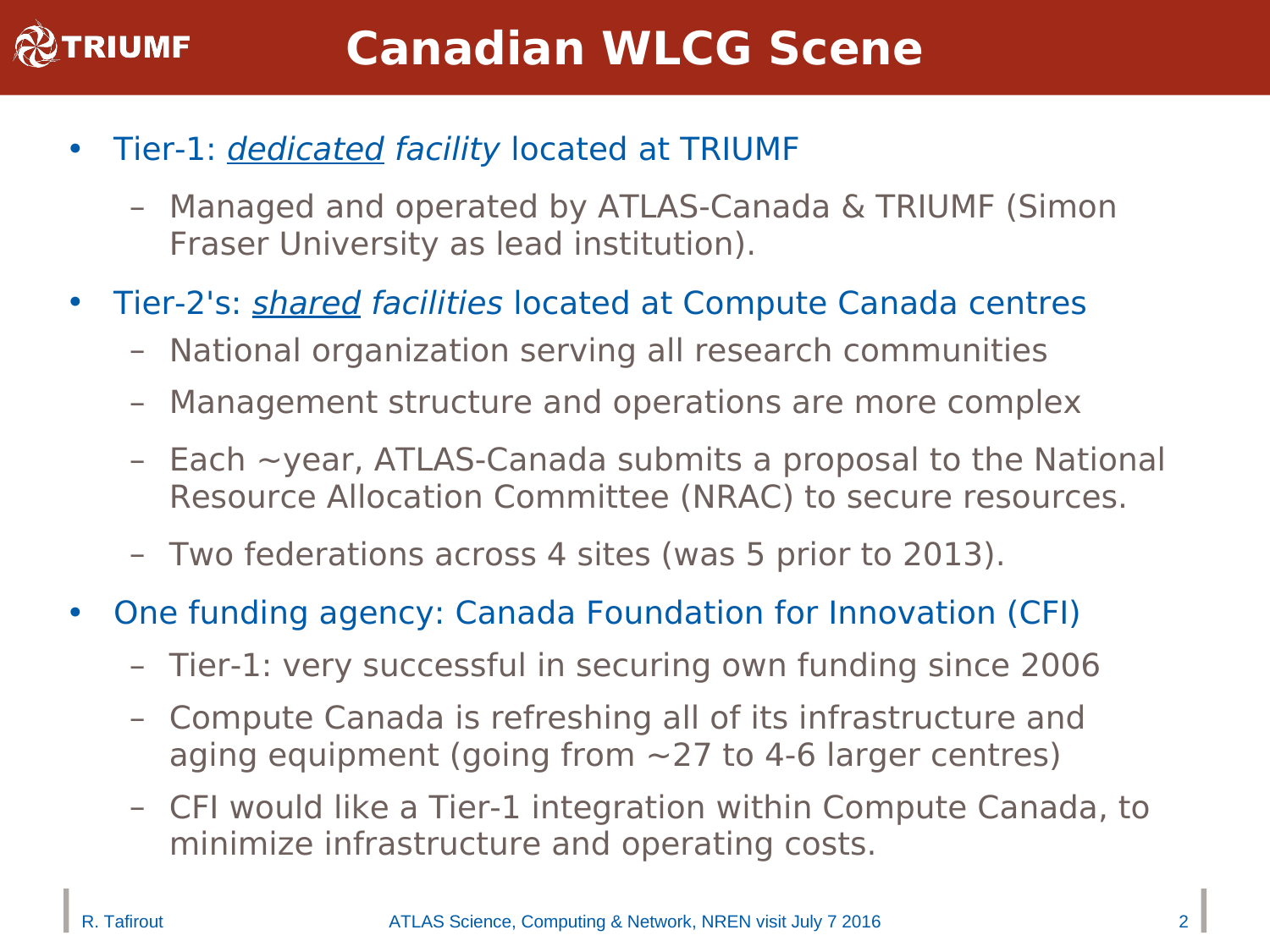

- Current hardware resources (2016):
	- 4830 cores, 7.8 PB disk (usable), 12 PB tape, 90 servers
	- providing 10% of required Tier-1 resources worldwide (ATLAS)
- TRIUMF infrastructure is aging and floor space limited: requires a new server room to expand further and to be able to provide the necessary tape capacity for 2017 (~18 PB). Disk and CPU are OK.
- New Compute Canada centres are coming online this fall
	- One of these is at Simon Fraser University (Vancouver)
		- 2 x 0.5 MW UPS capacity, backed up by a generator
		- Large floor space (new building being renovated)
		- Ensures proper expansion going into the future, overall power capacity not an issue.
- Most of TRIUMF Tier-1 equipment will reach 5 years in 2017, we will extend warranties and support contracts for an additional year during the transition phase.
- New Tier-1 funding decision for equipment expected summer of 2017 (full proposal will be submitted in fall of 2016)